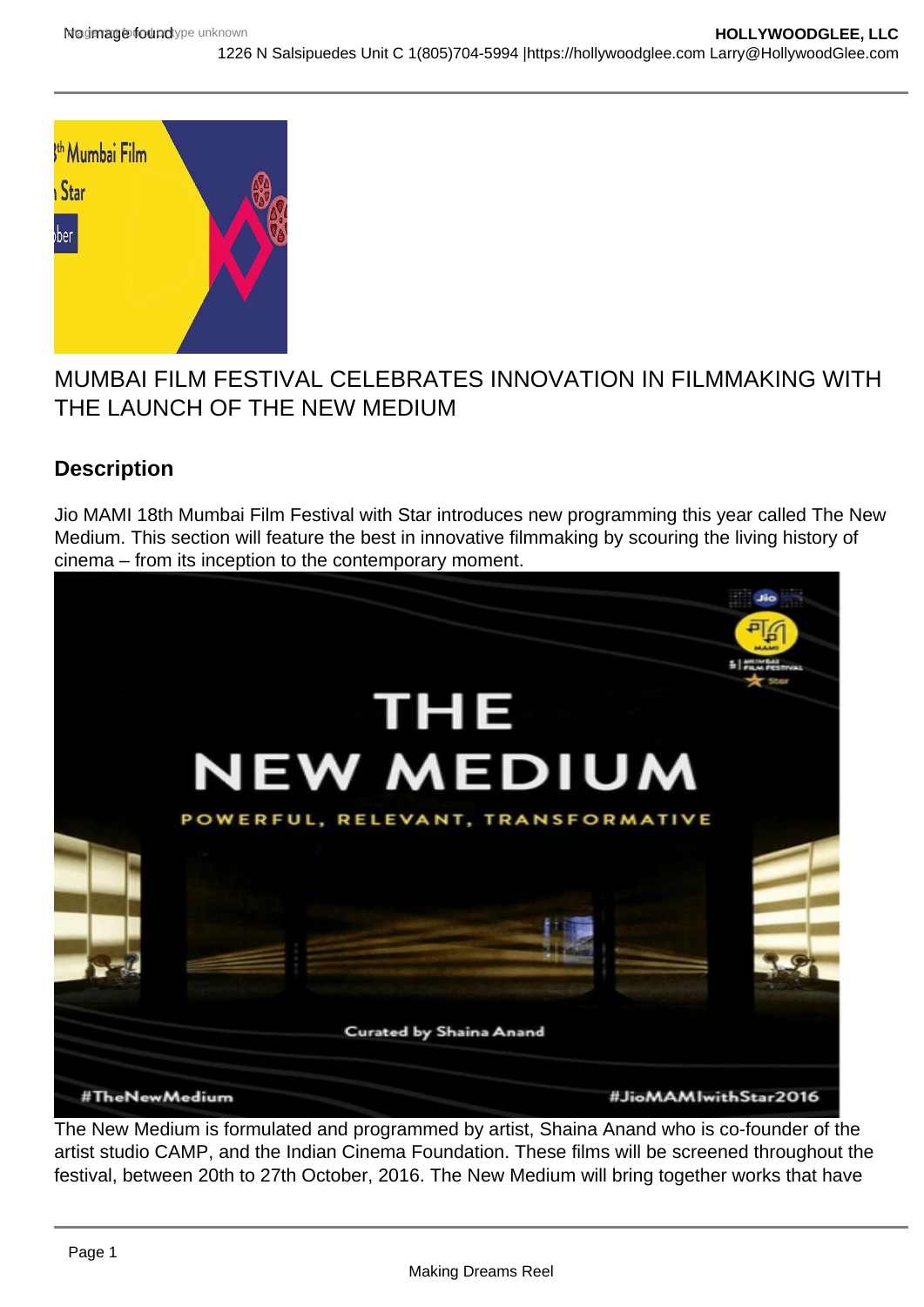shaped and transcended the language of cinema in both form and content. Powerful and relevant at the time they were made, they remain transformative as experiences. These movies challenge the preconceptions of standard methods of filmmaking.

Speaking about The New Medium, curator and artist Shaina Anand said, "This programme is not just about experimental avant-garde cinema. The moving image has a very short historical life. Its only 125 years old and its form and language is far from exhausted. Some of the films we present here are canons. Others are cult classics, known only in small circles. Here you will find assemblage, agitprop, a film about a film, an essay film, a reenactment, a faux documentary, a music video, a science fiction fantasy, a TV-series, a collectively-authored film, a pure formal interactive experience, and even one of the longest films ever made! The New Medium invites the audience to experience first- hand these remarkable trajectories from the chronicles of cinema."

The New Medium opens with the restored version of Dziga Vertov's audacious Man with the Movie Camera that was made in 1929. In2014, Sight and Sound Magazine named it as the greatest documentary of all time. The film will be accompanied by a live score performed by the Vitaly Tkachuk Quartet joining us from Ukraine.

Among the 14 titles that will screen throughout the festival is Uday Shankar's fantastical dance film, Kalpana (1948) restored by the World Cinema Foundation, Mani Kaul's unseen mini-series "Ahamaq" (Idiot), and an iconic work of expanded cinema, the two-screen Light Music (1975) by Lis Rhodes that will be installed inside the cinema hall.

Jio MAMI with Star, Festival Chairperson, Kiran Rao said, "We are truly excited to present this new section -my personal favourite section! – which showcases some of the more bold and seminal experiments in filmmaking. I hope film lovers will take this opportunity to experience works like the newly restored Man with a Movie Camera accompanied by live music, and Lav Diaz' Evolution of a Filipino Family, among others."

The 14 movies that will be featured as part of The New Medium are:

Man with A Movie Camera

Directed by Dziga Vertov (RUSSIA 1929)

Accompanied by live music from the Vitaly Tkachuk Quartet

Kalpana

Directed by Uday Shankar (INDIA 1948)

For a first (and only) film by a dancer who also plays the lead role, Kalpana shows an amazing grasp of cinematic form. Uday Shankar?s accurate compositions and use of movement within them are breathtakingly original. Here dance is not a mere addition to the other attractions of the film but it is integrated into the very fabric of what is

almost a new cinematic form.

Now!

Directed by Santiago Alvarez (CUBA 1965)

Preceding the music video genre by 20 years, and made mostly with still photographs, it is a visceral and haunting document of racism and police brutality in the United States.

### Far from Vietnam

Directed by Joris Ivens, William Klein, Claude Lelouch, Agnès Varda, Jean-Luc Godard, Chris Marker and Alain Resnais (FRANCE 1967)

Seven of French cinemas greats come together to collectively author this film. Passionately critical and self-critical, and as bold in form as it is in rhetoric, the film is a milestone in political documentary and in the French cinema.

Vampir Cuadecuc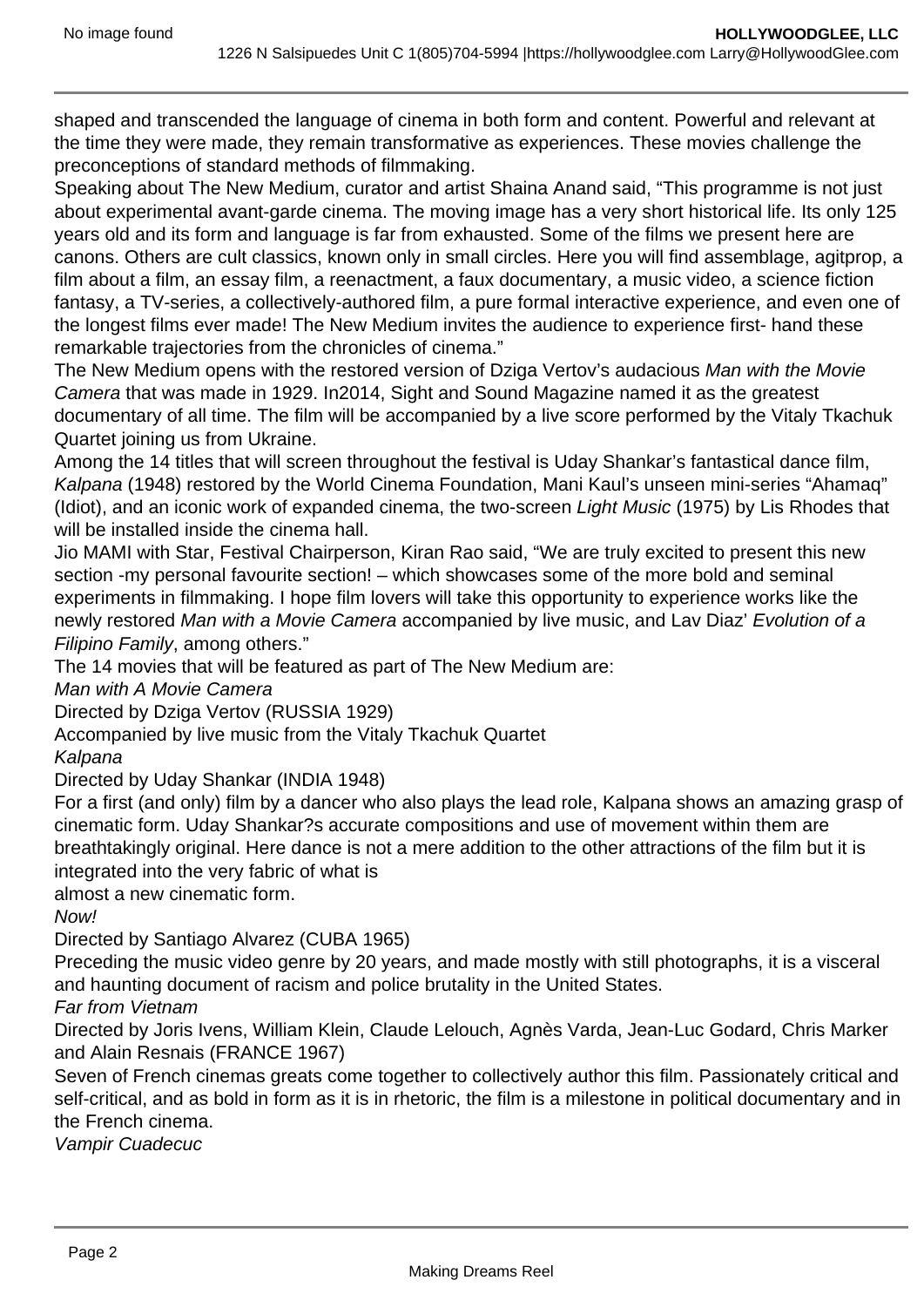Directed by Pere Portabella (SPAIN 1971)

A parasitical film. A cult classic. Christopher Lee lends his features to another vampire, General Franco, hoping to hasten his end in this political fable.

Space is The Place

Directed by Johan Coney (USA 1974)

Science fiction, [blaxploitation](https://hollywoodglee.com/2016/05/27/birth-of-a-blaxploitation/), cosmic free jazz and radical race politics combine when the legendary Jazz musician Sun Ra returns to earth in his music-powered space ship to battle for the future of the black race and offer an 'alter-destiny' to those who would join him.

**Chhatrabhang** 

Directed by Nina Shivdasani Rovshen (INDIA 1976)

With a simple narrative that unravels in a direct yet poetic manner, Chhatrabhang? explores the caste dynamics of a drought stricken villagein rural India.

Light Music

Directed by Lis Rhodes (UK 1975)

The space between the two screens turns the beams into airy sculptural forms consisting of light, shadow and smoke, which encourages the viewer to move around the room. This in turns destroys conventional film watching codes and turns the film into a collective practice where the audience is expected to intervene into the work and thus, become the

performer. 16 mm Black and White 2 screen projection, with sound and fog. In

collaboration with British Council Mumbai, with technical support from Max Meuller Bhavan, Delhi. Lis Rhodes 'Light Music' can be described but only in order to be experienced. We present this iconic work of expanded cinema inside the cinema as part of The New Mediums programming.

Agraaharathil Kazhuthai

Directed by John Abraham (INDIA 1977)

Made as a satire on the Brahminical bigotry and superstition, the surreal narrative style makes excellent use of repetitions for comic effect.

Evolution of a Filipino Family

Directed by Lav Diaz (PHILIPINES 2004)

A special film and an especially long film. Watch the first independent film of the prolific and mutl-award winning Pillipino auteur Lav Diaz. Ten years in the making, and just as long. Follows the adventures of a family against the backdrop of the social and political developments in Marcos regime's state of siege in the Philippines between 1971-1987.

### Ahmaq

·

·

·

Directed by Mani Kaul (INDIA 1991)

Mani Kaul explores Dostoevsky's novel faithfully following the original plot transposed into a scathing depiction of a feudal elite, largely bypassed by history, located in Bombay and Goa. The unedited miniseries presented back to back as a four-hour film. To discuss the film and how it was to work with Mani Kaul, we bring together key members of Kaul's original cast and crew. They are:

Piyush Shah: Cinematographer, alumnus of the Film and Television Institute of India

Vikram Joglekar: Sound artist, musician, alumnus of the Film and Television Institute of India

Meeta Vasisht: Actor, alumna of National School of Drama

Lalitha Krishna: Editor of all of Kaul's films in the middle period, beginning with Before My Eyes, and including The Cloud Door, Nazar, Siddheshwari and Ahamaq.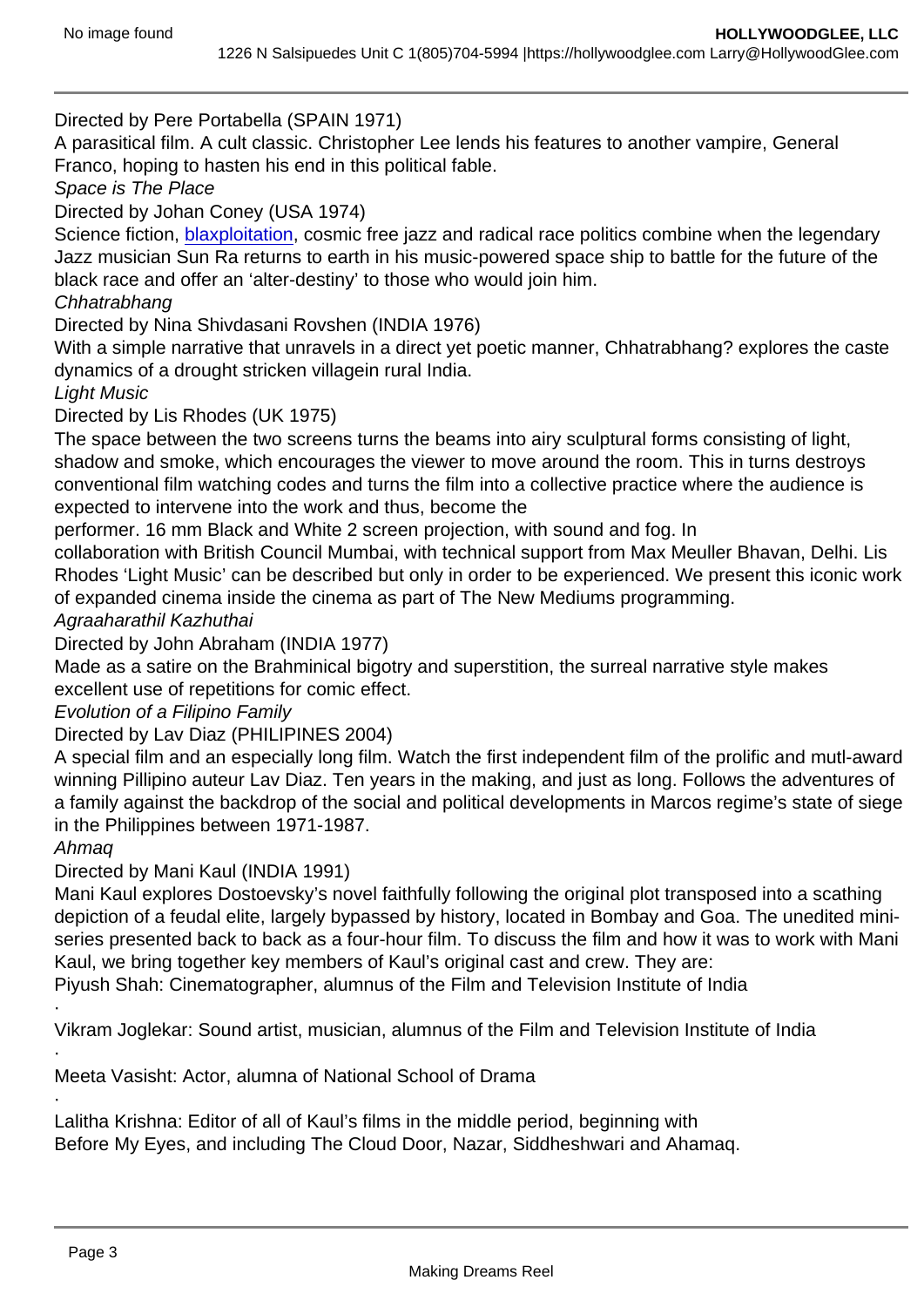Ashish Rajadhyaksha: Film theorist and historian

D. Wood: multi-instrumentalist, composer, producer and educator

Ming of Harlem

·

·

Directed by Philip Warnell (UK 2014)

The film explores the relations between Antoine (a US citizen), Ming (400 pound Bengal tiger), and Al (a 7-foot long American alligator) and the high-rise dwelling they shared, presenting portraits of each of them as embedded in ethically fraught community and political concerns, accompanied by philosopher and collaborator Jean-Luc Nancy's responses to their inter-species rapport in poetic form. Goodbye to Language

Directed by Jean Luc Godard (FRANCE 2014)

Godard?s Experimental 3-D film plays with the conventions of stereo vision using custom made DIY rigs.

Parallel I-IV

Directed by Harun Farocki (GERMANY 2014)

Tracing the evolution of video game graphics, the series continues the late filmmaker's long-standing investigation into the rise of calculable, actionable images possessing a relationship to reality very different than that of the cinema before them.

Jio MAMI with Star VISION 2016

The Jio MAMI Mumbai Film Festival with Star is an inclusive movie feast. We showcase the latest cutting-edge, independent, cinema-art house fare alongside genre movies from Bollywood and Hollywood and cult international movies. We offer the best of world cinema to the people of Mumbai and we offer the best of Indian cinema to the world. The festival

is run by the Mumbai Academy of Moving Image popularly known as MAMI. This is a space where we revel in the sheer pleasure of cinema, the joy it gives us and how much it enhances our lives. The goal is to nurture and ignite a passion for movies. We want Jio MAMI with Star to be shorthand for excellence in cinema.

## **Category**

1. Mumbai Film Festival

## **Tags**

- 1. Ahamaq
- 2. Dziga Vertov
- 3. Evolution of a Filipino Family
- 4. Far from Vietnam
- 5. Film
- 6. film festivals
- 7. Filmmaking
- 8. Kiran Rao
- 9. Lav Diaz
- 10. Light Music
- 11. Lis Rhodes
- 12. Man with the Movie Camera